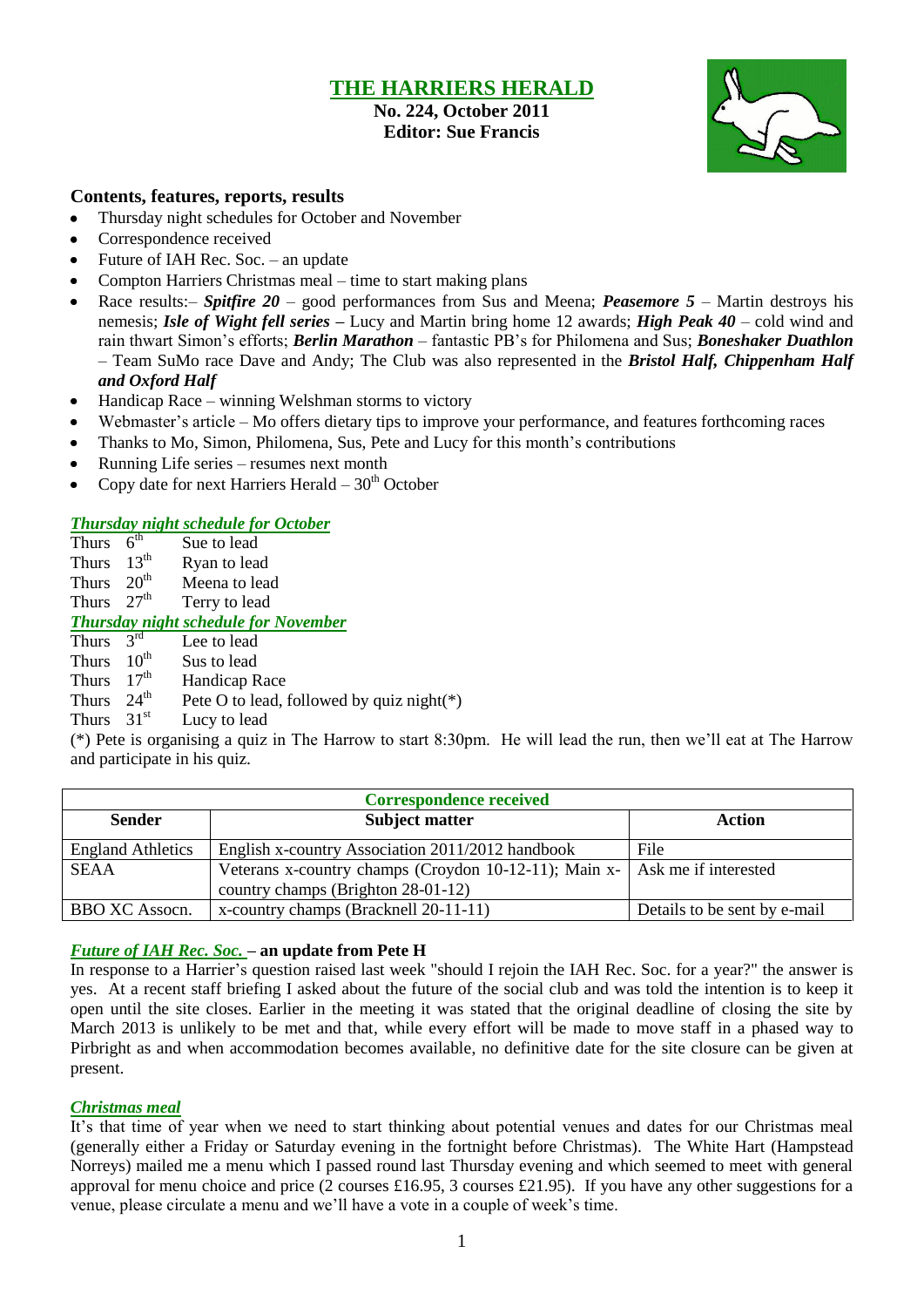## *Race Reports & Results*

# *Spitfire 20, 4th September*

Sus was  $2^{nd}$  lady in 2:20:55, while Philomena crossed the line in 2:36:03 (over 5 minutes faster than when she competed in the March running of this twice-yearly race). There were 262 finishers.

## *Peasemore Festival 5-mile Challenge***,** *11th September*

In very blustery conditions, Martin had a good race to finish  $6<sup>th</sup>$  (30:58) taking a full minute out of Newbury's Dave Wright! Martin was one place behind the winning lady (Sophie Crumly, Newbury), who smashed the ladies' course record 30:22). The race was won by 58-year-old Tim Hughes (White Horse Harriers) in 28:09.

# *Chippenham Half***,** *11th September*

Lucy finished  $145<sup>th</sup>$  in 1:35:14.

# *Bristol Half Marathon, 11th September*

On a near perfect autumn day and a new flat, fast course, Philomena missed her PB by just one second (1:38:34, 1065<sup>th</sup>), whilst Sus was  $3^{rd}$  FV45 (387<sup>th</sup> overall) in 1:30:36.

# *Isle of Wight Fell Races, 17th – 18th September*

Lucy and Martin were the only Harriers to cross The Solent for this year"s IOW fell race series. However, they did so well that they brought home 12 awards between them! Across the three races, Lucy collected a  $1<sup>st</sup>$ ,  $2<sup>nd</sup>$  and  $3<sup>rd</sup>$  overall, three over-50 prizes, a  $2<sup>nd</sup>$  overall, and series  $1<sup>st</sup>$  over 50. Martin won three over-50 awards and a series 1<sup>st</sup> over 50. Lucy says that maybe the Serpentine Runners got more prizes, but there were 33 of them!

# *Berlin Marathon, 25th September*

### **Sus and Meena**

I had heard nothing but good things about this "little" race from both Peter H and Susanne, and it did not disappoint. It is on the same scale as the Virgin London Marathon but somehow it doesn"t feel as crowded. Maybe because, for most of it, runners have access to all 6 lanes of the road! The organisation is very smooth with some lovely touches such as the free post-race massage carried out in the open air (with what looked to me like at least 100 massage beds!) and alcohol-free beer given at the end. They also have bananas (ready peeled)

and apples both cut into bite size pieces at some of the refreshment tables during the race. One had to be careful of the bananas though, as left over bits carelessly thrown on the road could be a slip hazard!

It is definitely a PB course and quite a few bits of it actually felt like they were downhill to me. The support along the course is great but there are no barriers between runners and the public which was a bit hairy at times! Apparently the organisers do this deliberately to allow the supporters to feel more involved in the whole marathon experience. I had a rather uncomfortably close encounter with some children who thought it would be fun to see how many times they could cross back and forth in between the runners!

Although temperatures were a bit on the high side for running, the lovely clear blue skies made for a lovely day and a lovely atmosphere which I thoroughly enjoyed! All in all, a lovely experience to be highly recommended.

Susanne: 3:03:46 - PB Meena: 3:30:29 - PB

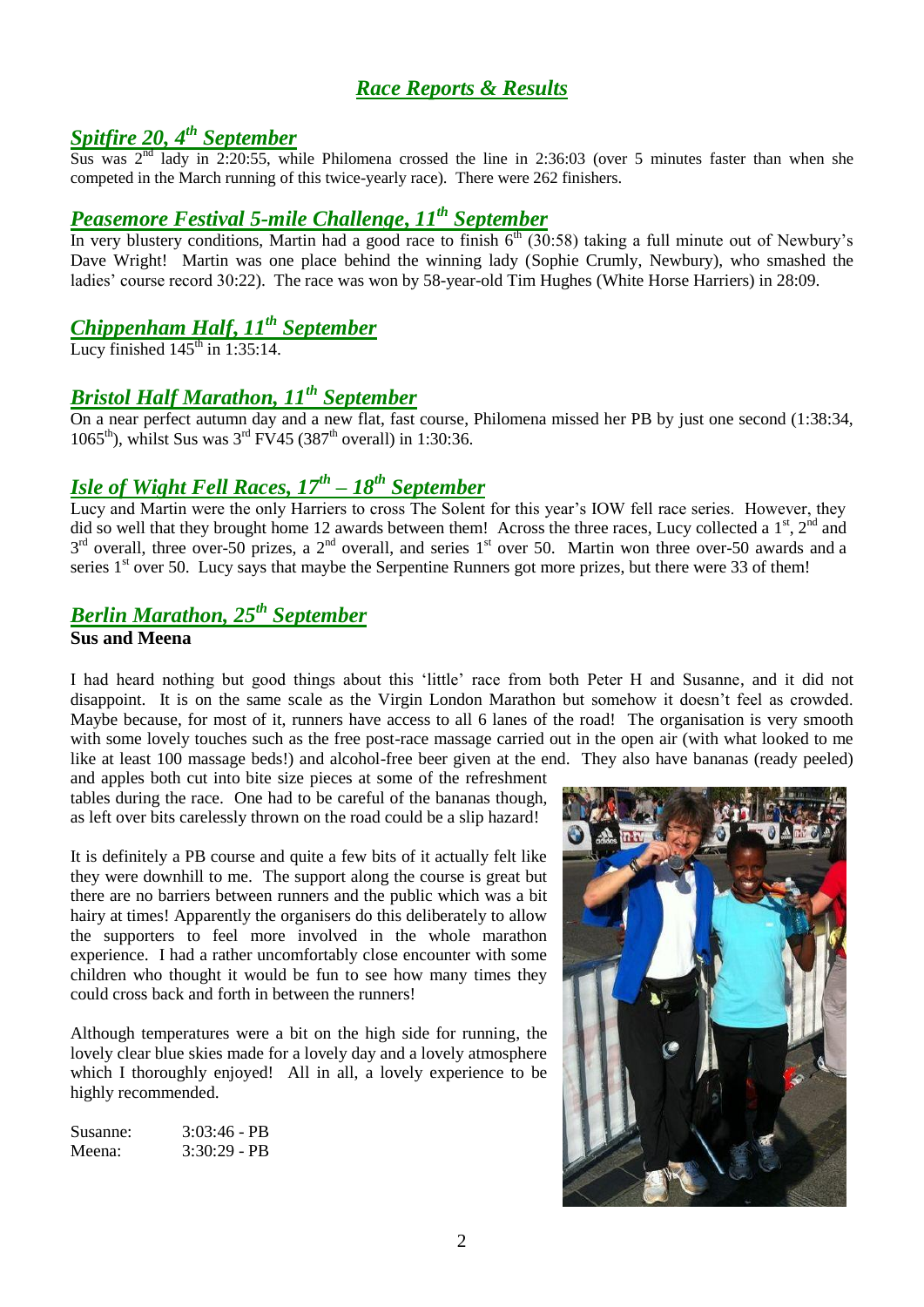### *High Peak 40, 17th September* **Simon**

Any Harriers who don"t want to read about an event which I didn"t finish may as well skip this report and go on to the next one…

Well, where to start? You know how, after doing a really tough event, time sort of dulls the senses and after a while you think "Oh, it wasn't that bad"? Yeah, me too. I last attempted the High Peak 40 in 2007 and, after dropping out at the 26.2 mile checkpoint and subsequently tearing various calf muscles almost every time I ran, I never really thought I'd try and do it again. This year, however, there was a conjunction of anniversaries: the  $25<sup>th</sup>$ High Peak 40 mile Challenge, my  $50^{th}$  birthday and Ernie North's  $20^{th}$  consecutive High Peak (of which he'd completed the previous 19). "Why not," I thought, "give it just one more go?"

So having trolled round the Compton 20 in April, done a couple of 29-mile training run/walks from Aylesbury to Joanna"s mother"s in Harpenden and a 27-mile training walk around the hilliest bits that I could find around here, in early August I posted my entry form and booked a couple of nights' B&B in Buxton. And on Friday  $16<sup>th</sup>$ September, Henry and I weighed anchor and set sail for the Peak District…

Saturday dawned cloudy with patchy rain and I arrived at Buxton Community School in good time for the start. Previously the sports hall had been used for dishing out numbers, though this year the smaller Gothic Hall was the venue – probably ok when there are around 150 entries but rather cramped when 250 turn up like this year. Anyway, having collected my number and my commemorative  $25<sup>th</sup>$  Anniversary mug I sorted my stuff out and trolled off to the start on Broad Walk at 7:50.

As I was walking the whole thing I thought I might miss the general scrum to get over the first stile at the top of the first hill. I was wrong. A five-minute wait to climb the stile was then followed by a tortuous descent of a boggy hill following a group of entrants who were led by a woman who not only didn"t want to get her socks wet but who evidently didn"t want to get the soles of her shoes wet either. As soon as we reached the disused railway at Bonsal Incline I managed to overtake them and got into my stride.

My "plan" (such as it was) was to average 15 minutes per mile and finish in less than 10 hours. Having taken slightly longer to reach the first CP than intended I managed to crack off the following 3.4 miles in 47 minutes and left CP 2 (6.5 miles) bang on schedule. That was the closest I got to my schedule.

In 2007 a diversion between CPs 2 and 3 was introduced after a footpath was stopped up, adding between a ½ and <sup>3/4</sup> mile to the whole route. It's surprising how much of a difference that makes, especially when the official distance doesn't change. And knowing about it doesn't help either. It took 48 minutes to walk the 'official' 2.7 miles to CP3 and from then on I just seemed to be getting slower and slower. Having tramped up Lord"s Seat and over Mam Tor in a heavy rain shower and with a strong tail wind I reached Castleton at 18.8 miles in 5hrs 23 mins, 41 minutes behind schedule, and whipped out the iPod Shuffle in the hope that Brian May"s "Driven By You" might kick-start the turbo. It didn"t.

Having slogged up Cave Dale I crossed Bradwell Moor in a strong side-wind and felt myself cooling down rather more than I should have. The gloves went on and stayed on even when the sun came out and I still felt chilly. Arriving at the 23.1 mile CP nearly an hour behind schedule I decided to press on to the Tideswell Dale CP and review things then. And, having reached 26.2 miles in 7 hours 27 minutes and calculated that it would take the best part of 5 hours to finish (if I didn"t get hypothermia in the meantime) I was struck by an attack of CBA Syndrome(\*) and called it a day.

I'm glad I gave it another go, but boy! those hills. They get steeper every time...

The winning time this year was 5:53:40, by Bob Sellors of Manx Fell Runners; Chris Davies of Saddleworth Harriers was second in 6:00:28, with Lee Wilkinson from Stockport Harriers third in 6:03:40. First lady was Helen Skelton from Mercia Fell Runners in 6:47:58. The last entrant back took 13:28:10 to finish the course and, out of 256 entrants, 200 completed the challenge. And – shock news to those who know him – Ernie North didn"t finish! I don't know exactly what happened, but it must've been serious for Ernie to pull out.

(\*) Can"t Be Ar\*ed Syndrome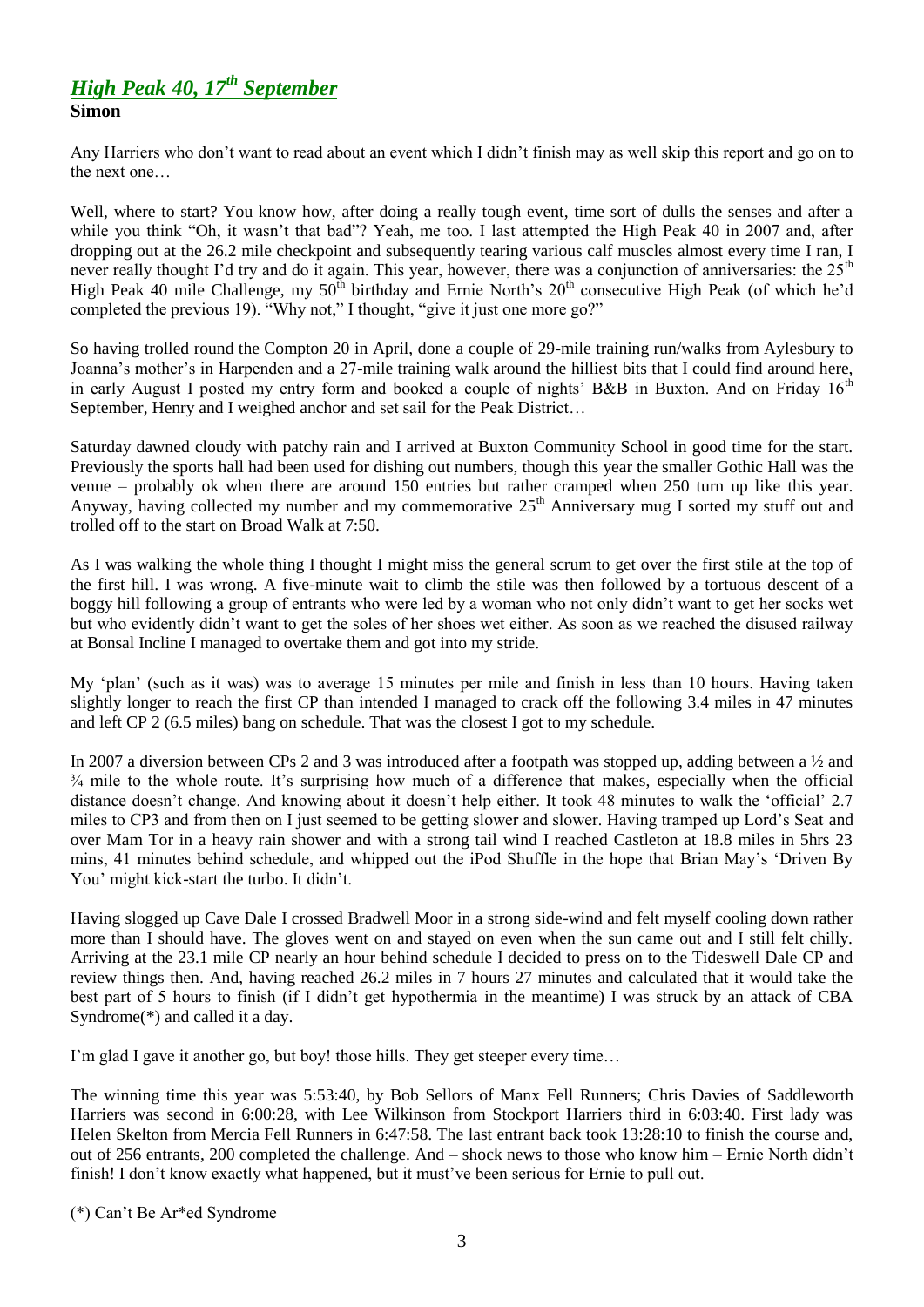# *Boneshaker Duathlon, 18th September*

**Sue & Mo**

Team SuMo contested their 6<sup>th</sup> successive Boneshaker on a mild but overcast and blowy day. As in previous years, Sue did the first 5K run section, handed over to Mo for the 20K cycle stage, and then Sue finished with the final 5K run. Before the start, we saw many familiar faces, including new Harrier Dave Anderson and former Harriers Andy Buckland (who hopes to rejoin us when child commitments permit) and Gill Harrison, all of whom were competing as individuals.

Sue set off a bit fast in the first run (aiming to keep up with the leading lady, who turned out to be rather good), but nevertheless set a decent time and handed over to Mo in a good position. Once the timing chip was transferred to Mo"s ankle, he set off on his super-duper bike. Mo had a good ride (in fact he was so quick that the race photographer totally missed him!). He felt frustrated that he couldn"t push harder up the hills, but gained places on the downhill sections. Dave and Andy both passed Mo, but only took 2 or 3 minutes out of him, so they were targets for Sue on the final run. I could see the tall figure of Andy ahead as I started to reel in the tired solo competitors. But Andy was running well and he was also gaining places; it took me 3K to catch him and we briefly wished each other well. Unknown to me, Andy hung on, and sneaked past me in the finishing straight!

In fact Dave, Andy and Team SuMo finished in close succession in the field of 249: Dave 1:40:41 ( $10^{th}$  MV40, 47<sup>th</sup> overall), Andy 1:41:50 (16<sup>th</sup> senior man, 54<sup>th</sup> overall), Team SuMo 1:41:57 (7<sup>th</sup> of 19 veteran teams, 55<sup>th</sup> overall). Gill finished in 1:59:40 and collected first prize in the ladies super-vet category.

On checking our time against previous performances, we were pleased to find that Team SuMo had set a 1 second PB for the course! This was all down to Mo, whose 1:04:48 cycle time knocked almost 90 seconds off his PB, while Sue's run times (18:20 and 18:47) were both in her usual range.

We were very lucky with the weather - shortly after we finished heavy rain set in. As in previous years, the event was very well organised, and very enjoyable. Our finishers" prizes were nice sports bags containing local flapjack and a waterproof saddle-cover (which many people were using as rain hats during the presentation!).



**Sue, Dave and Andy halfway round the first 5K run**

# *Oxford Half Marathon, 25th September*

The Oxford Half returned this year, after a few years' absence. Ryan had a good race finishing  $48<sup>th</sup>$  in 1:25:48 (and had a chat to the husband of ladies winner Liz Yelling!).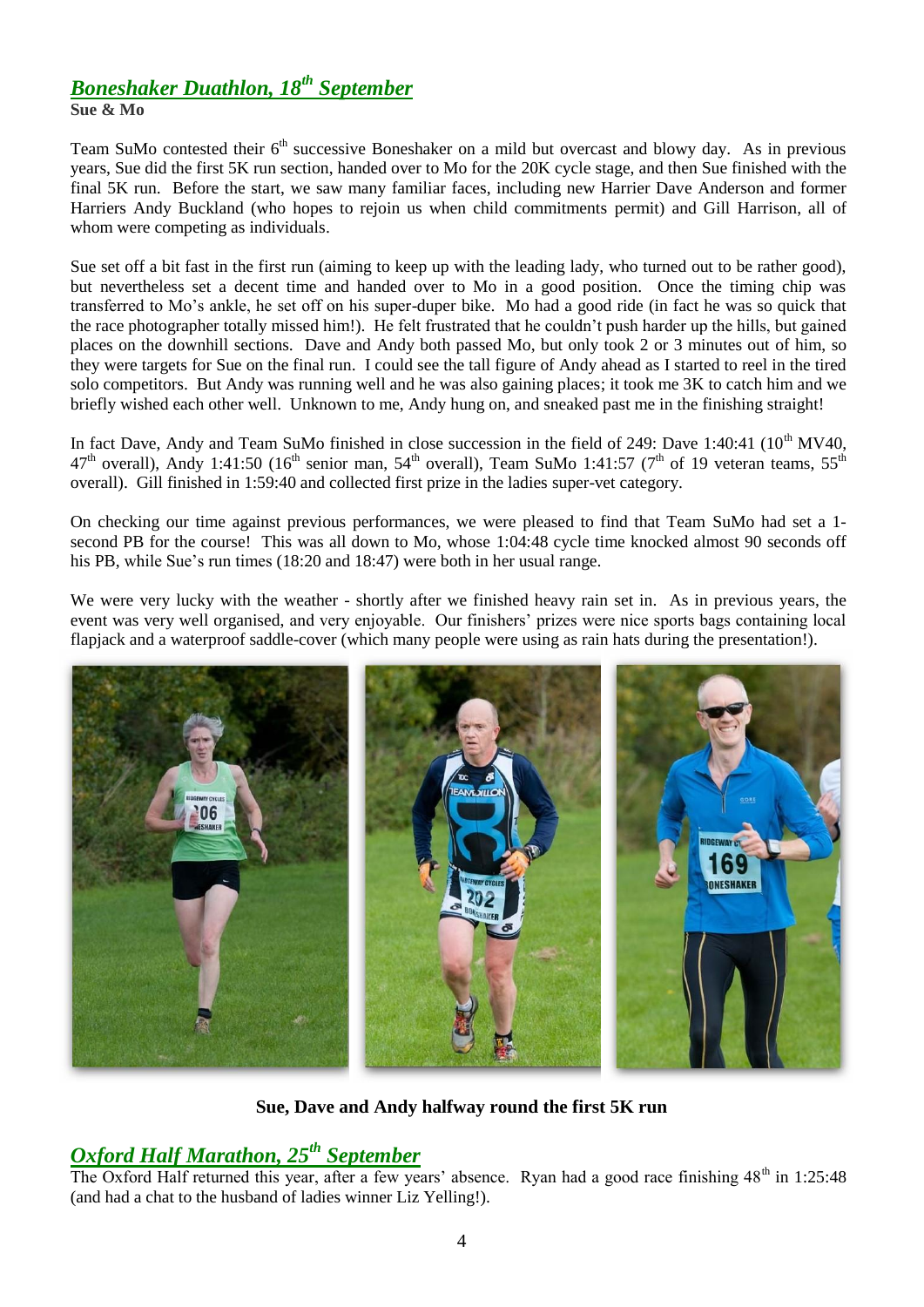### *Handicap Race* **Sue**

On a perfect late summers evening, ten runners faced the starter for the final off-road Handicap Race of 2011.

Eight regulars were joined by Richard Chalkley (the Only IAH staff member to join us for this "open evening' run) and Dave Rees (Tom's running friend from Inkpen).

Setting one of his best times for this route, Colin crossed the line first to win the trophy. However, he only just held off Lucy, who set a good 2-second PB. Dave, Pete O, Richard and Sue finished in close succession, Sue setting the evening's fastest time. Peter L and Terry also finished well, while Martin and Mo were both feeling below par so didn"t "overcook" it this time. Well done Colin, and thanks to Jan for timing.

The next Handicap Race (on our street-lit Village Lap) is scheduled for  $17<sup>th</sup>$  November.



 **Colin with the '***price***less' trophy** (photo by Lucy)

| <b>Finish</b><br><b>Position</b> | <b>Position on</b><br>handicap | <b>Name</b> | <b>Start time</b> | <b>Finish time</b> | <b>Actual time</b> | Handicap<br><b>Beaten?</b> |  |
|----------------------------------|--------------------------------|-------------|-------------------|--------------------|--------------------|----------------------------|--|
|                                  |                                | Colin       | 3:23              | 18:36              | 15:13              | $-0:24$                    |  |
| 2                                | $\mathcal{D}_{\mathcal{L}}$    | Lucy        | 4:55              | 18:42              | 13:47              | $-0:18$                    |  |
| 3                                | New Runner                     | Dave R      | 3:03              | 18:47              | 15:44              | New Runner                 |  |
| 4                                | 3                              | Pete O      | 4:18              | 18:53              | 14:35              | $-0:07$                    |  |
| 5                                | New Runner                     | Richard C   | 1:00              | 19:08              | 18:08              | New Runner                 |  |
| 6                                | 4                              | Sue         | 5:50              | 19:11              | 13:21              | $+0:11$                    |  |
| 7                                | 5                              | Peter L     | 4:55              | 19:31              | 14:36              | $+0:31$                    |  |
| 8                                | 6                              | Terry       | 5:53              | 20:09              | 14:16              | $+1:09$                    |  |
| 9                                | 8                              | Martin      | 6:08              | 20:57              | 14:49              | $+1:57$                    |  |
| 10                               |                                | Mo          | 0:05              | 22:34              | 22:29              | $+1:34$                    |  |

With Mags now working away until February and unable to make Thursday runs, she has been knocked off top-spot on the leader board. Sue has taken the lead, but Colin"s win this month has moved him into a close second place, while Mags and Peter L share third. See next page for the current scores.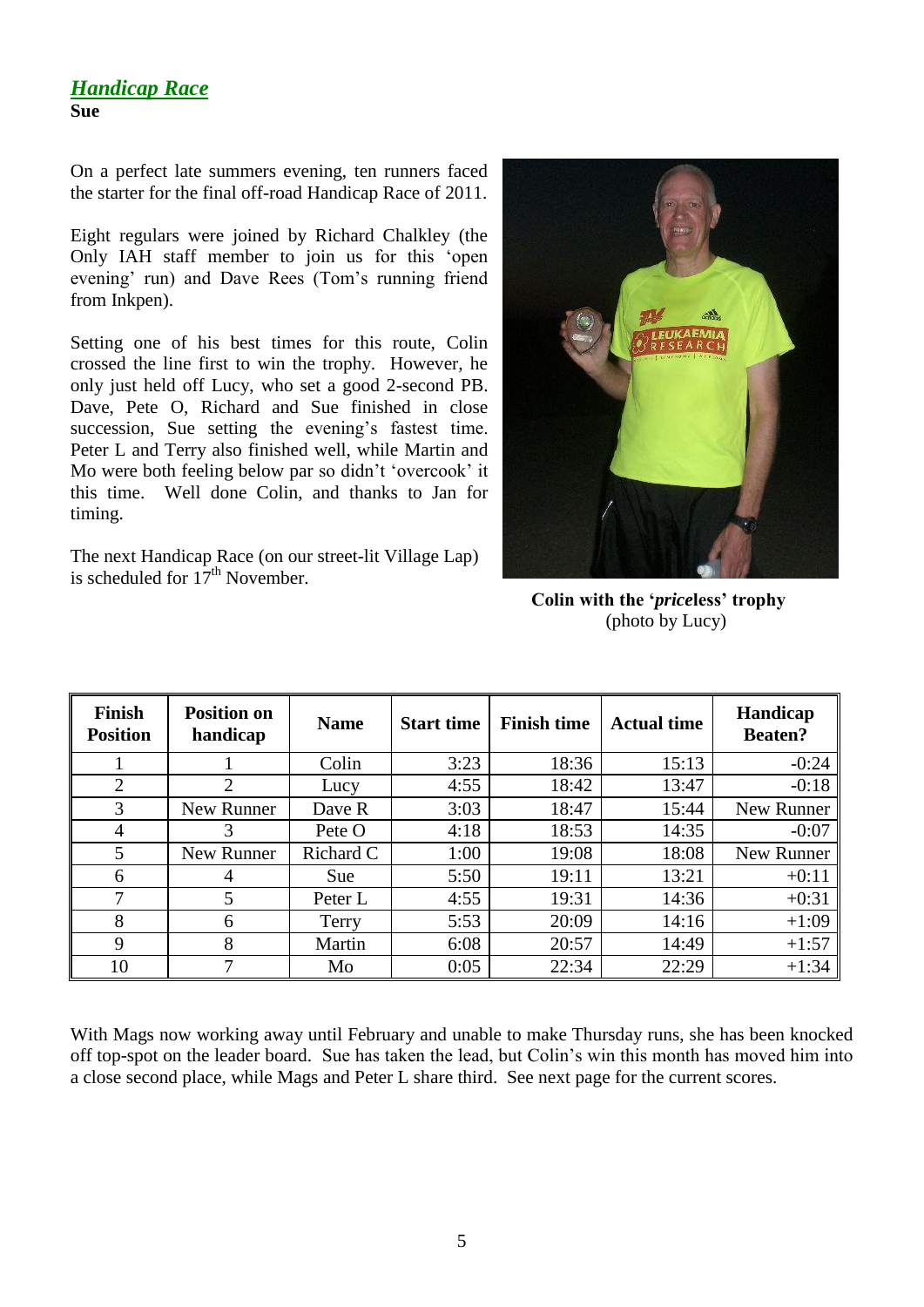| Pos.           | <b>Name</b>  | <b>Race points</b>       |                          |                          |                          |                          |                              |                          |                              |                              |                         |
|----------------|--------------|--------------------------|--------------------------|--------------------------|--------------------------|--------------------------|------------------------------|--------------------------|------------------------------|------------------------------|-------------------------|
|                |              | Race                     | Race                     | Race                     | Race                     | Race                     | Race                         | Race                     | Race                         | Race                         | <b>Total of</b>         |
|                |              | $\mathbf{1}$             | $\overline{2}$           | 3                        | $\overline{\mathbf{4}}$  | 5                        | 6                            | 7                        | 8                            | 9                            | best 5                  |
| $\mathbf{1}$   | Sue          | 12                       | $\mathbf{1}$             | 8                        | 9                        | 3                        | 8                            | 8                        | $\blacksquare$               | $\overline{\phantom{0}}$     | 45                      |
| $\overline{2}$ | Colin        | $\overline{\phantom{a}}$ | 12                       | $\overline{7}$           | 5                        | 8                        | $\overline{\phantom{0}}$     | 12                       | $\blacksquare$               | ۰                            | 44                      |
| $3=$           | Mags         | $\overline{\mathbf{4}}$  | $\overline{\phantom{a}}$ | 12                       | 12                       | 12                       | ۰                            | $\overline{\phantom{a}}$ | $\overline{\phantom{a}}$     | $\overline{\phantom{0}}$     | 40                      |
| $3=$           | Peter L      | $\overline{\mathbf{4}}$  | 10                       | $\overline{\phantom{a}}$ | $\qquad \qquad -$        | 10                       | 9                            | $\overline{7}$           | $\overline{a}$               | $\overline{\phantom{a}}$     | 40                      |
| 5              | Dick         | 8                        | 6                        | 10                       | 7                        | $\mathbf{1}$             | $\overline{\mathbf{4}}$      | $\overline{\phantom{a}}$ | $\overline{\phantom{0}}$     | ۰                            | 35                      |
| $6=$           | Gillian      | 6                        | $\overline{\phantom{a}}$ | 10                       | 8                        | 10                       | $\overline{\phantom{0}}$     | $\overline{\phantom{a}}$ | $\overline{\phantom{a}}$     | $\qquad \qquad \blacksquare$ | 34                      |
| $6=$           | Pete O       | 9                        | $\blacksquare$           | $\mathbf{2}$             | $\overline{2}$           | $\overline{\mathbf{4}}$  | 10                           | 9                        | ۰                            | $\qquad \qquad \blacksquare$ | 34                      |
| $6=$           | Mo           | 10                       | 5                        | $\overline{4}$           | 3                        | $\overline{7}$           | 7                            | 5                        |                              | ۰                            | 34                      |
| 9              | Lucy         | $\overline{7}$           | $\overline{2}$           | 6                        | $\overline{4}$           | 5                        | 5                            | 10                       | $\blacksquare$               | $\qquad \qquad \blacksquare$ | 33                      |
| 10             | Martin       | $\overline{\phantom{a}}$ | 8                        | $\mathbf{1}$             | 6                        | $\overline{2}$           | 12                           | 4                        | $\overline{\phantom{0}}$     | $\qquad \qquad \blacksquare$ | 32                      |
| 11             | Terry        | $\overline{\phantom{a}}$ | 9                        | $\overline{\phantom{a}}$ | 10                       | 6                        | $\overline{\phantom{0}}$     | 6                        |                              | ۰                            | 31                      |
| $12=$          | Philomena    | $\overline{\phantom{a}}$ | $\overline{\phantom{a}}$ | 5                        | $\overline{\phantom{0}}$ | $\overline{\phantom{0}}$ | 7                            | $\overline{\phantom{a}}$ | $\overline{\phantom{0}}$     | ٠                            | 12                      |
| $12=$          | <b>Steve</b> | 5                        | 7                        | $\overline{\phantom{a}}$ | -                        | $\overline{\phantom{a}}$ | $\overline{\phantom{0}}$     | $\overline{\phantom{a}}$ | $\overline{\phantom{a}}$     | $\qquad \qquad \blacksquare$ | 12                      |
| 14             | Richard D    | $\overline{\phantom{a}}$ | 3                        | $\overline{\mathbf{4}}$  | $\overline{\phantom{0}}$ | $\mathbf{1}$             | $\overline{\phantom{0}}$     | $\overline{\phantom{a}}$ | $\overline{\phantom{a}}$     | $\qquad \qquad \blacksquare$ | 8                       |
| $15=$          | Pete H       | $\overline{\phantom{a}}$ | $\overline{\mathbf{4}}$  | $\overline{\phantom{a}}$ | $\overline{\phantom{0}}$ | $\overline{\phantom{a}}$ | $\overline{\phantom{0}}$     | $\overline{\phantom{a}}$ | $\qquad \qquad \blacksquare$ | ٠                            | $\overline{\mathbf{4}}$ |
| $15=$          | Debbie       | $\overline{\phantom{a}}$ | $\blacksquare$           | $\overline{\phantom{a}}$ | $\overline{\phantom{0}}$ | $\mathbf{1}$             | 3                            | $\overline{\phantom{a}}$ | $\overline{\phantom{0}}$     | ۰                            | 4                       |
| $17=$          | Stephen      | $\overline{\phantom{a}}$ | $\overline{\phantom{a}}$ | $\overline{\phantom{a}}$ | -                        | $\mathbf{1}$             | $\overline{\phantom{0}}$     | $\overline{\phantom{a}}$ | $\overline{\phantom{0}}$     | $\qquad \qquad \blacksquare$ |                         |
| $17=$          | Richard C    | $\overline{\phantom{a}}$ | $\overline{\phantom{0}}$ | $\overline{\phantom{a}}$ | $\overline{\phantom{0}}$ | ۰                        | $\qquad \qquad \blacksquare$ | 1                        | $\overline{\phantom{0}}$     |                              |                         |
| $17=$          | Dave R       | $\overline{\phantom{a}}$ | $\overline{\phantom{0}}$ | $\overline{\phantom{a}}$ | -                        | ٠                        | -                            | $\mathbf{1}$             |                              |                              |                         |

### *Website update… http://www.comptonharriers.org.uk* **Mo**

#### *Links of interest this month:*

[http://www.timeoutdoors.com/](http://www.runnersworld.co.uk/n172/news-complete) this link can always be found under the 'Running Resources' link on our website and I think it's worth a regular visit as it covers a wide range of subjects and lists plenty of events..

Just in case you want to investigate those niggling injuries then another link (also in the links section of our website) is a good starting point: [http://www.sportsinjuryclinic.net](http://www.sportsinjuryclinic.net/)

#### My article this month:

### *Eat and Run to improve your energy and performance*

Unfortunately there are no magic diets, supplements or sports drinks etc that enable you to reach your peak performance for race day, but there are a few dietary tweaks that can give can give runners an extra edge. Just as you adjust your training program as race day approaches, you can also adjust your diet to make sure your body is fuelled to capacity.

Your dietary "taper" should start about the same time you start to taper your mileage before a race or long run ... approximately seven days for a marathon and four days for 10K races or less. You will still need to eat plenty of carbohydrates such as pasta, potatoes, and bread; low fat and moderate protein as well, but as you reduce your mileage, you will need to reduce your calorie intake as well. For most runners, this means eating about 100 calories less per day for every mile that you drop.

#### Carbo-loading:

This is carbo-loading time so it is important to build up your energy reserves to their maximum, but don't overdo the process. Some elite runners, for example, race hard about seven days before the target race to deplete glycogen stores and then train normally for three or four days, eating mostly fats and protein to keep glycogen low. Then in the last few days before the race, they pack as many carbohydrates into their system as they possibly can. The theory is that their muscles are so starved for glycogen that they will soak up even more carbohydrate than they normally would, so providing extra energy for the race. This method is not recommended for the normal mainstream runner - certainly not without the oversight of a dietician as it could backfire and leave you out of energy midway through the race.